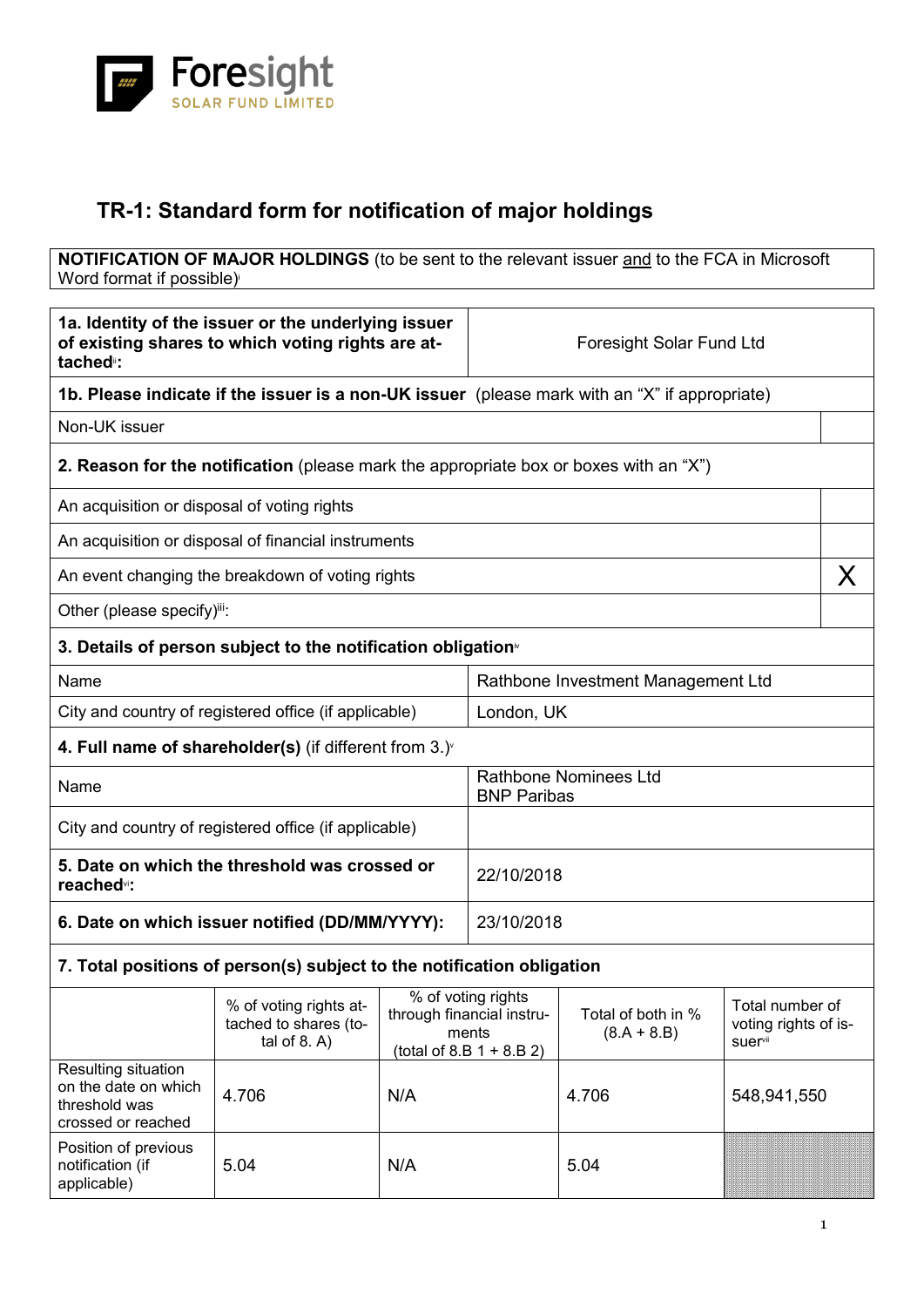## **8. Notified details of the resulting situation on the date on which the threshold was crossed or reached**viii

## **A: Voting rights attached to shares**

| Class/type of<br>shares             | Number of voting rightsix                                     |                                                                       | % of voting rights                                            |                                                                       |  |
|-------------------------------------|---------------------------------------------------------------|-----------------------------------------------------------------------|---------------------------------------------------------------|-----------------------------------------------------------------------|--|
| ISIN code (if possible)             | <b>Direct</b><br>(Art 9 of Directive<br>2004/109/EC) (DTR5.1) | <b>Indirect</b><br>(Art 10 of Directive<br>2004/109/EC)<br>(DTR5.2.1) | <b>Direct</b><br>(Art 9 of Directive<br>2004/109/EC) (DTR5.1) | <b>Indirect</b><br>(Art 10 of Directive<br>2004/109/EC)<br>(DTR5.2.1) |  |
| JE00BD3QJR55<br><b>NPV Ordinary</b> | N/A                                                           | 25,833,632                                                            | N/A                                                           | 4.706                                                                 |  |
|                                     |                                                               |                                                                       |                                                               |                                                                       |  |
|                                     |                                                               |                                                                       |                                                               |                                                                       |  |
| <b>SUBTOTAL 8. A</b>                | 25,833,632                                                    |                                                                       | 4.706                                                         |                                                                       |  |

| B 1: Financial Instruments according to Art. 13(1)(a) of Directive 2004/109/EC (DTR5.3.1.1 (a)) |                                        |                                         |                                                                                                        |                    |
|-------------------------------------------------------------------------------------------------|----------------------------------------|-----------------------------------------|--------------------------------------------------------------------------------------------------------|--------------------|
| Type of financial in-<br>strument                                                               | <b>Expiration</b><br>date <sup>x</sup> | Exercise/<br><b>Conversion Periodxi</b> | <b>Number of voting rights</b><br>that may be acquired if<br>the instrument is<br>exercised/converted. | % of voting rights |
|                                                                                                 |                                        |                                         |                                                                                                        |                    |
|                                                                                                 |                                        |                                         |                                                                                                        |                    |
|                                                                                                 |                                        |                                         |                                                                                                        |                    |
|                                                                                                 |                                        | <b>SUBTOTAL 8. B 1</b>                  |                                                                                                        |                    |

| B 2: Financial Instruments with similar economic effect according to Art. 13(1)(b) of Directive<br>2004/109/EC (DTR5.3.1.1 (b)) |                                        |                                               |                                                     |                            |                    |
|---------------------------------------------------------------------------------------------------------------------------------|----------------------------------------|-----------------------------------------------|-----------------------------------------------------|----------------------------|--------------------|
| <b>Type of financial</b><br>instrument                                                                                          | <b>Expiration</b><br>date <sup>x</sup> | Exercise/<br><b>Conversion Pe-</b><br>riod xi | <b>Physical or</b><br>cash<br><b>settlement</b> xii | Number of<br>voting rights | % of voting rights |
|                                                                                                                                 |                                        |                                               |                                                     |                            |                    |
|                                                                                                                                 |                                        |                                               |                                                     |                            |                    |
|                                                                                                                                 |                                        |                                               |                                                     |                            |                    |
|                                                                                                                                 |                                        |                                               | <b>SUBTOTAL</b><br>8.B.2                            |                            |                    |